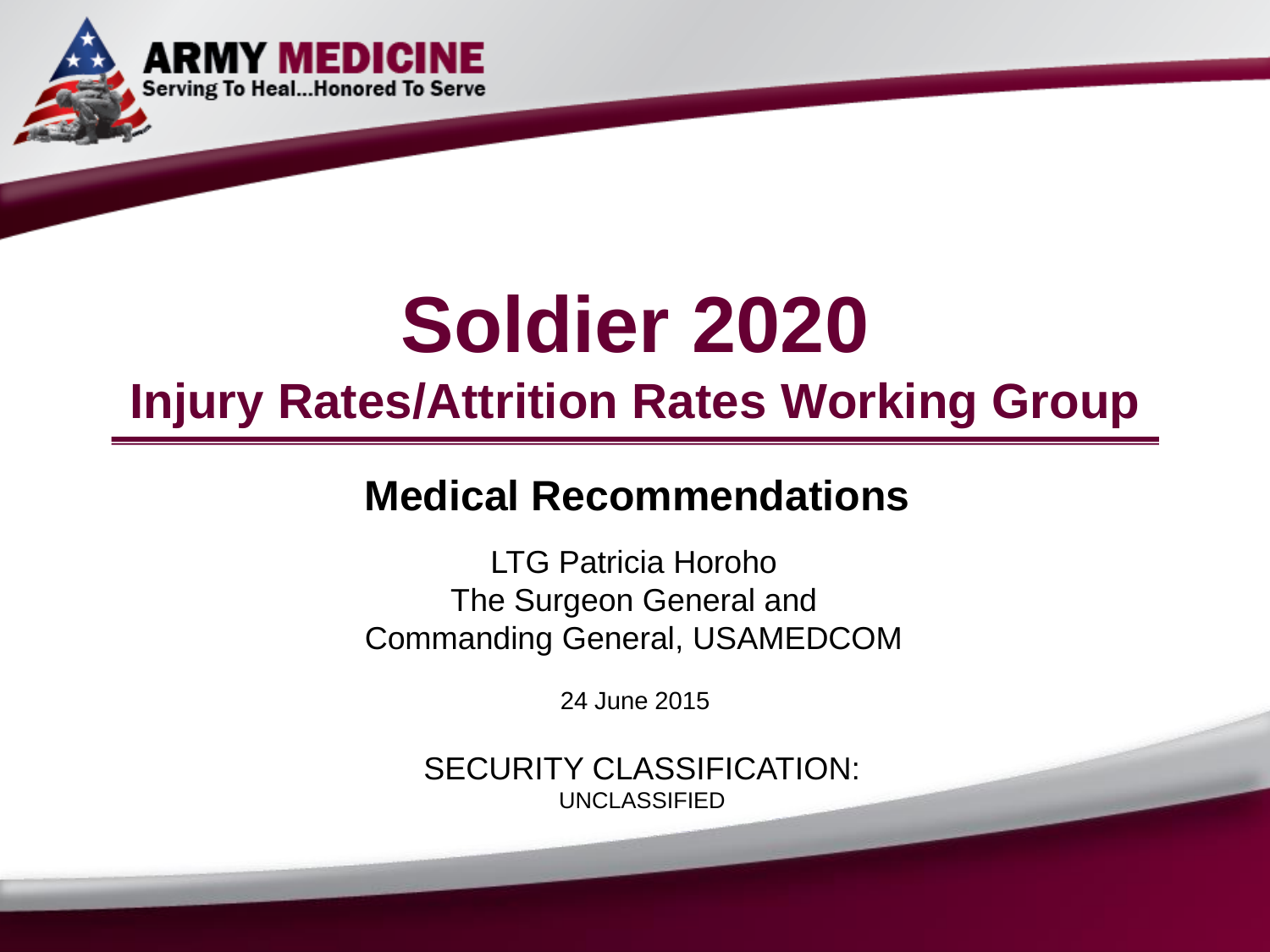

## **Purpose and Outline**

**Purpose:** To present Medical recommendations in support of Soldier 2020 Initiative.

## **Outline:**

- 1. Bottom Line Up Front
- 2. Current Data and Research Findings/Conclusions
	- Musculoskeletal Injuries & Load Carriage
	- **Injury Prevention**
	- Behavioral Health
	- Female Specific Issues
- 3. Recommended Mitigation Strategies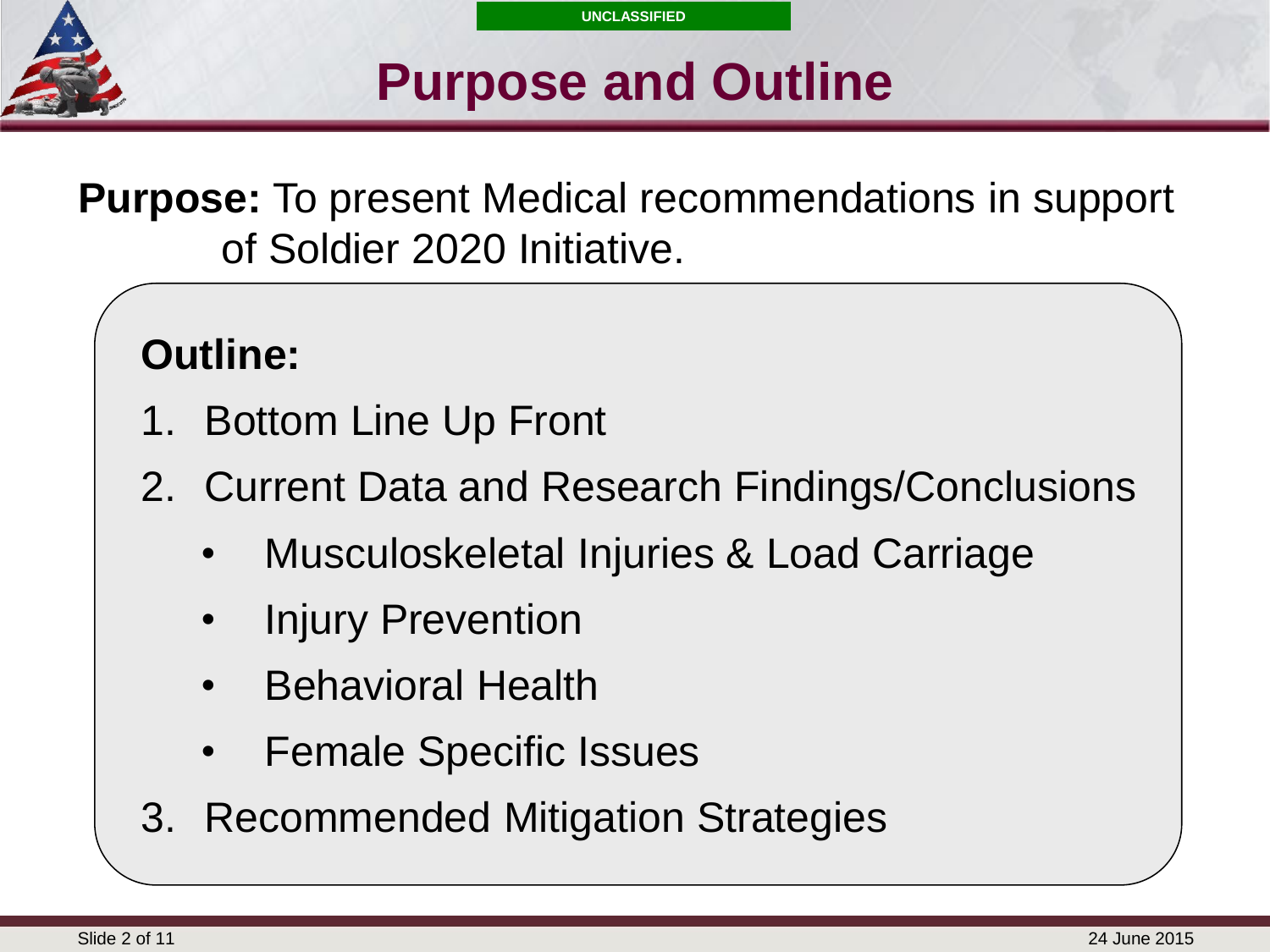

## **Select SLIDE MASTER to Insert Briefing Title Here BLUF**

- Problem Statement: Medically non-available rates are high and too many Soldiers, of both genders, are lost to injuries and medical attrition. Musculoskeletal (MSK) and Behavior Health (BH) are the primary reasons for medical encounters.
- Overall focus on matching the right Soldier to the right job, while maintaining performance standards.
- Conclusion:
	- The appropriate use of physical standards should reduce injuries and medical attrition.
	- There is no medical basis to prohibit any MOS opening to females.
- Recommendations:
	- Physical fitness
	- Leadership driven
	- Optimized performance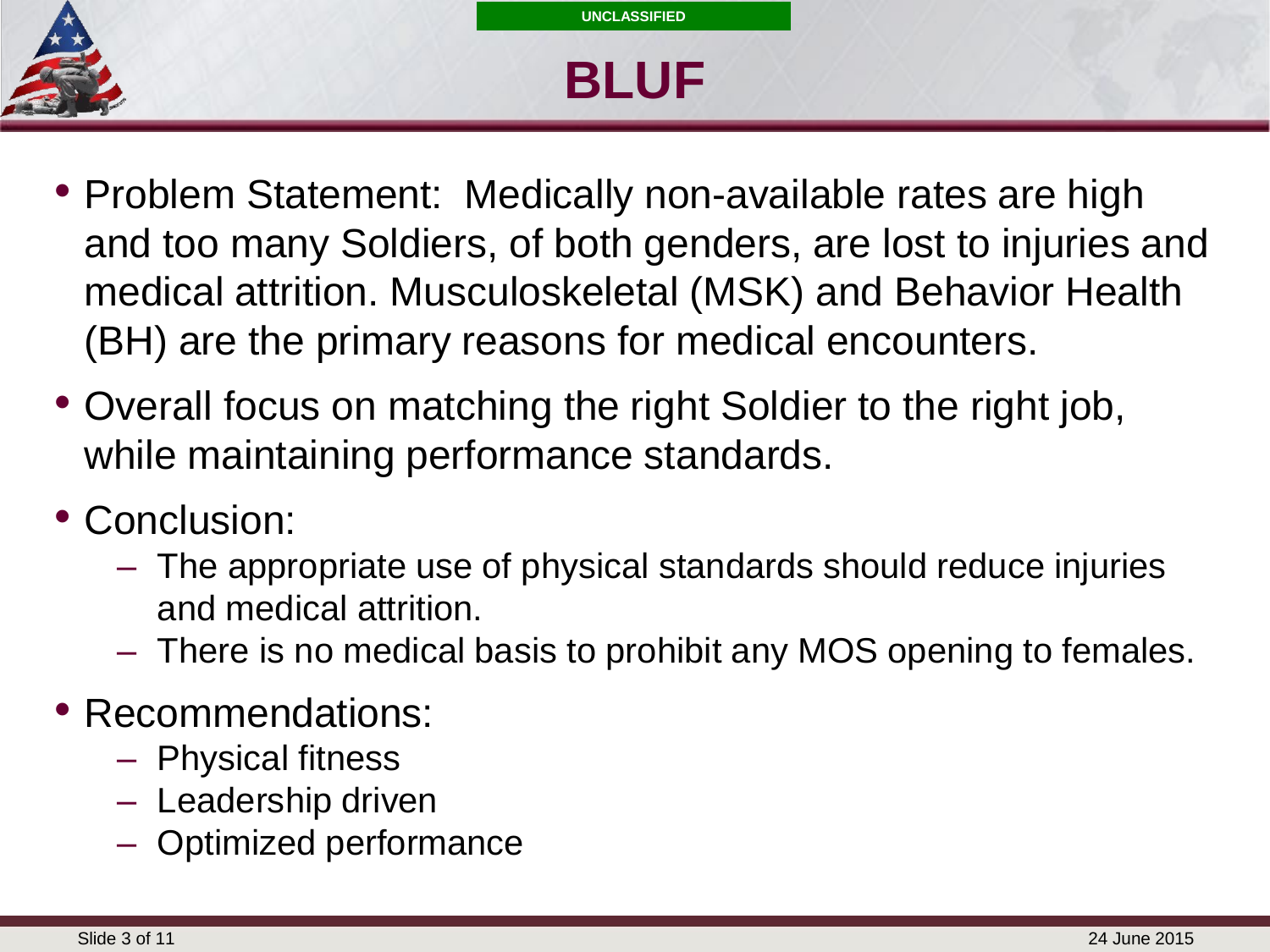## **Musculoskeletal Injuries (1 of 2)**

**Incidence (%) of Training-related Injuries by fitness levels for Males and Females in Basic Combat Training (2010-2013)**



**Percent of Female Soldiers with a Stress Fracture by Run Time and BMI (Basic Combat Training, 2010-2012)**



- In Basic Combat Training, females are injured at roughly twice the rate of males.
- Injury incidence is lower for males and females with the fastest run times and higher for those with the slowest run times.
- In other studies, we know there is a small subset of females that perform at the same fitness level as males resulting in similar injury rates in Basic Combat Training.
- Stress fractures are highest in a training environment, with females having ~3.5 to 4.0 times higher injury rates than males.
- Stress fractures are more common in both male and female Soldiers in the slowest 20% for run times and the lowest 20% for BMI.
- The overall injury incidence is higher for female Soldiers with the lowest 20% for BMI and for male Soldiers with the lowest & highest 20% for BMI.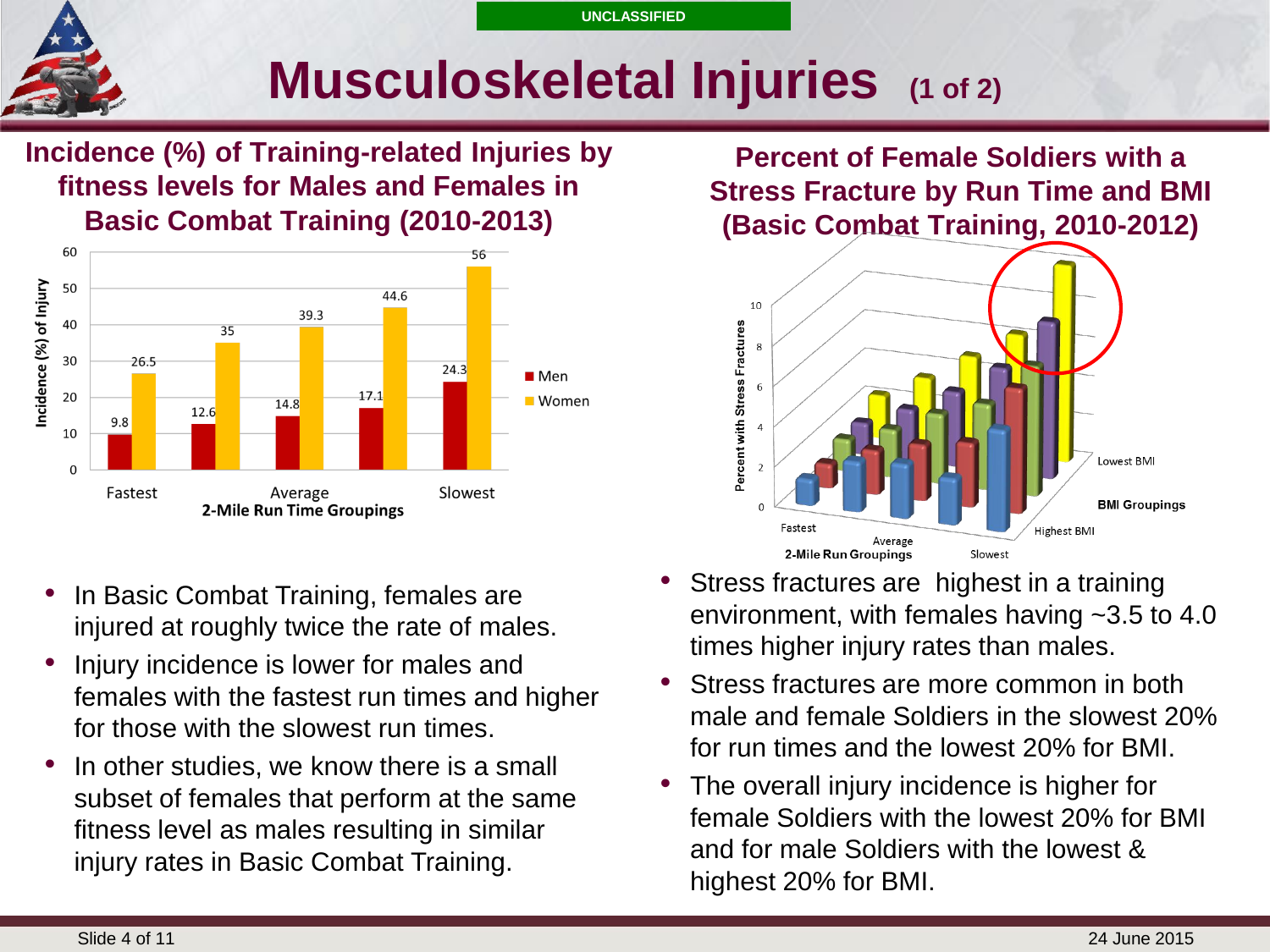

## **Select SLIDE MASTER to Insert Briefing Title Here Musculoskeletal Injuries (2 of 2)**

- In Basic Combat Training, male and female injury rates are higher than in the Operational Army.
- Female Soldiers in the Operational Army are more fit than those in initial training.
- 2.6% of injuries in male Soldiers and 14% in female Soldiers can be attributed to wearing uniform and equipment weighing more than 70 lbs.

**Bottom Line: There is a subset of** female Soldiers who are likely to be injured less with higher load carriage.

- Male and female Soldiers' injury rates are similar in the Operational Army.
- Based on limited research, female injury rates are slightly higher than male injury rates in the deployed environment.



**Injuries in Soldiers Performing**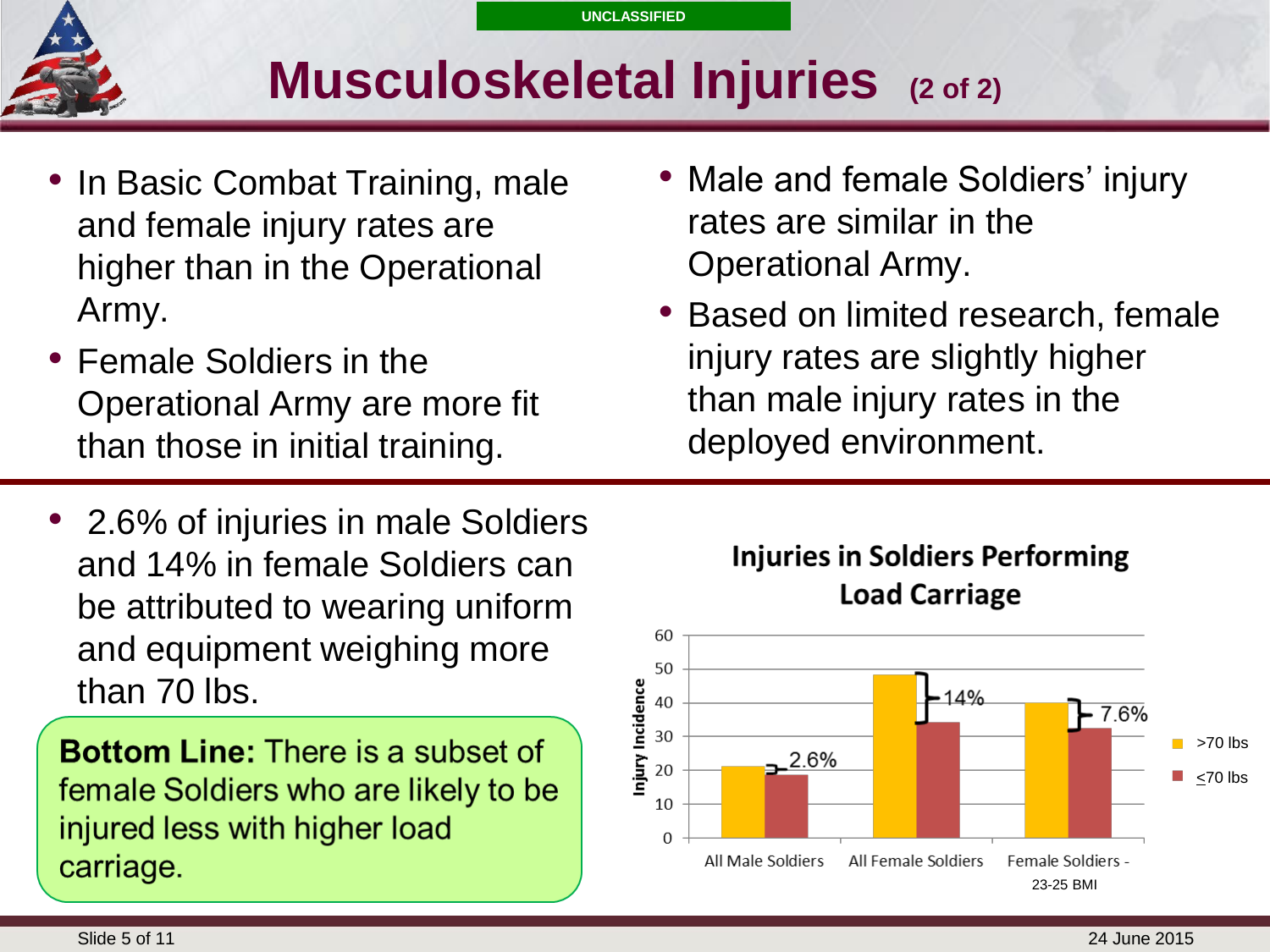

## **Select SLIDE MASTER to Insert Briefing Title Here Injury Prevention**

**Bottom Line: Decrease in trainee injury** rates since 2007 is due in large part to Physical Readiness Training (PRT) program implementation across all Initial Entry Training sites.





- **Promising Prevention Studies:** 
	- Physical Readiness Training
		- Balanced fitness program
		- Added speed drills
		- Reduced run mileage
		- Conducted distance runs by ability groups
		- Reduced injury rates by 33-45% among trainees when compared to traditional PT and maintained or increased APFT pass rates.
	- Strength training programs for female Soldiers
		- Improved military task performance
		- Without increasing injury rates
		- Increased core strength decreased injury risk in deployed females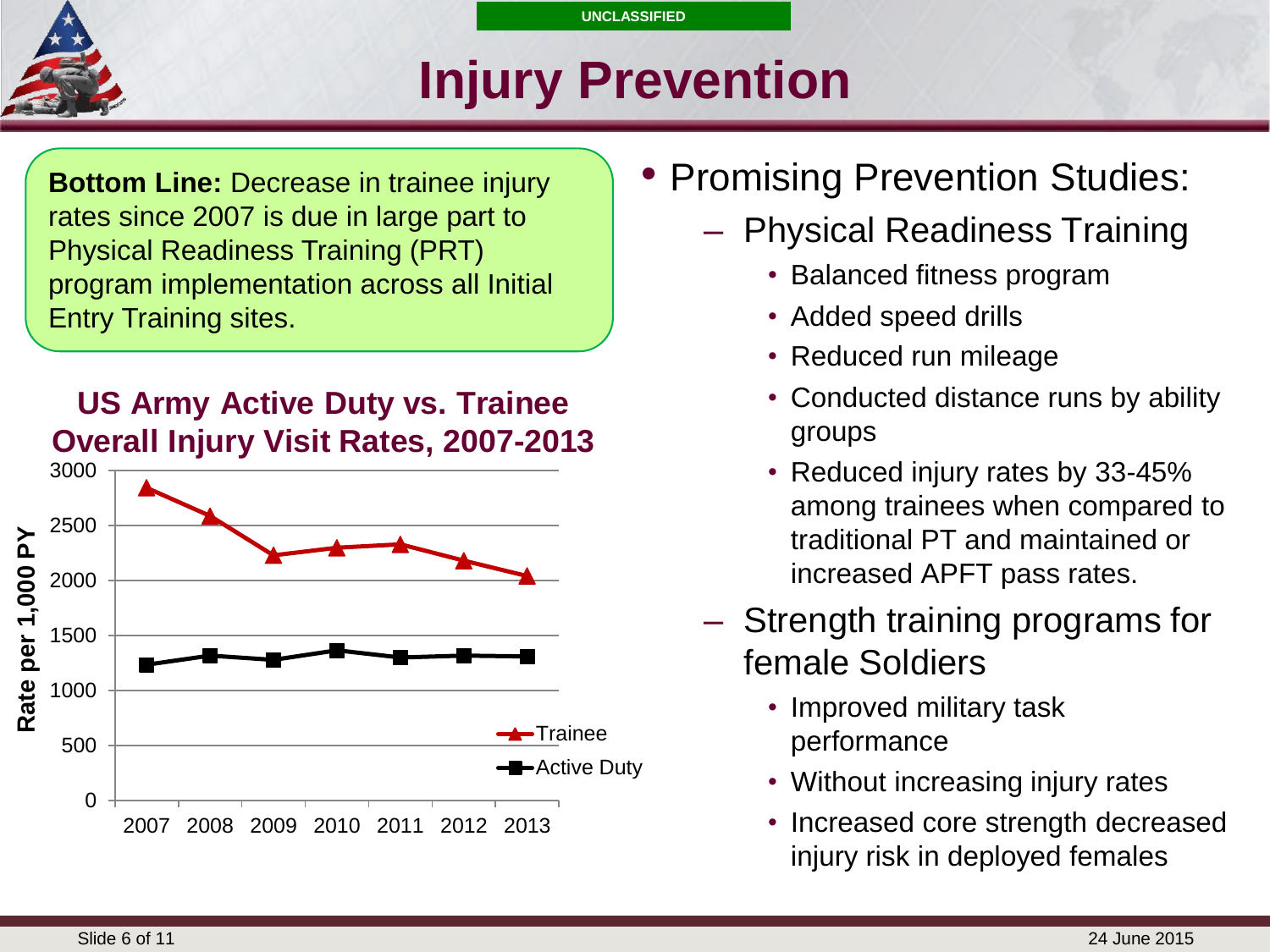## **Select SLIDE MASTER to Insert Briefing Title Here Behavioral Health**

#### **BH Incidence Rates by Sex** Active Component, U.S. Army, 2000-2013



Behavioral Health Disorders

- Incidence rates of many BH disorders are higher among female than male Soldiers.
- PTSD incidence rates are similar among male and female Soldiers.
- Attrition is 38-62% within a year after BH diagnosis or hospitalization for both male and female Soldiers.

### **BH Incidence Rates by Sex and Military Occupational Group**

Active Component, U.S. Army, 2000-2013



- Rates of BH disorders vary little by the occupational groups listed.
- Periods of risk for female Soldiers are during life or career transitions and after exposure to combat or assault.
- Army programs exist to promote mitigation of risks and enhancement of protective factors throughout the Soldier Life Cycle.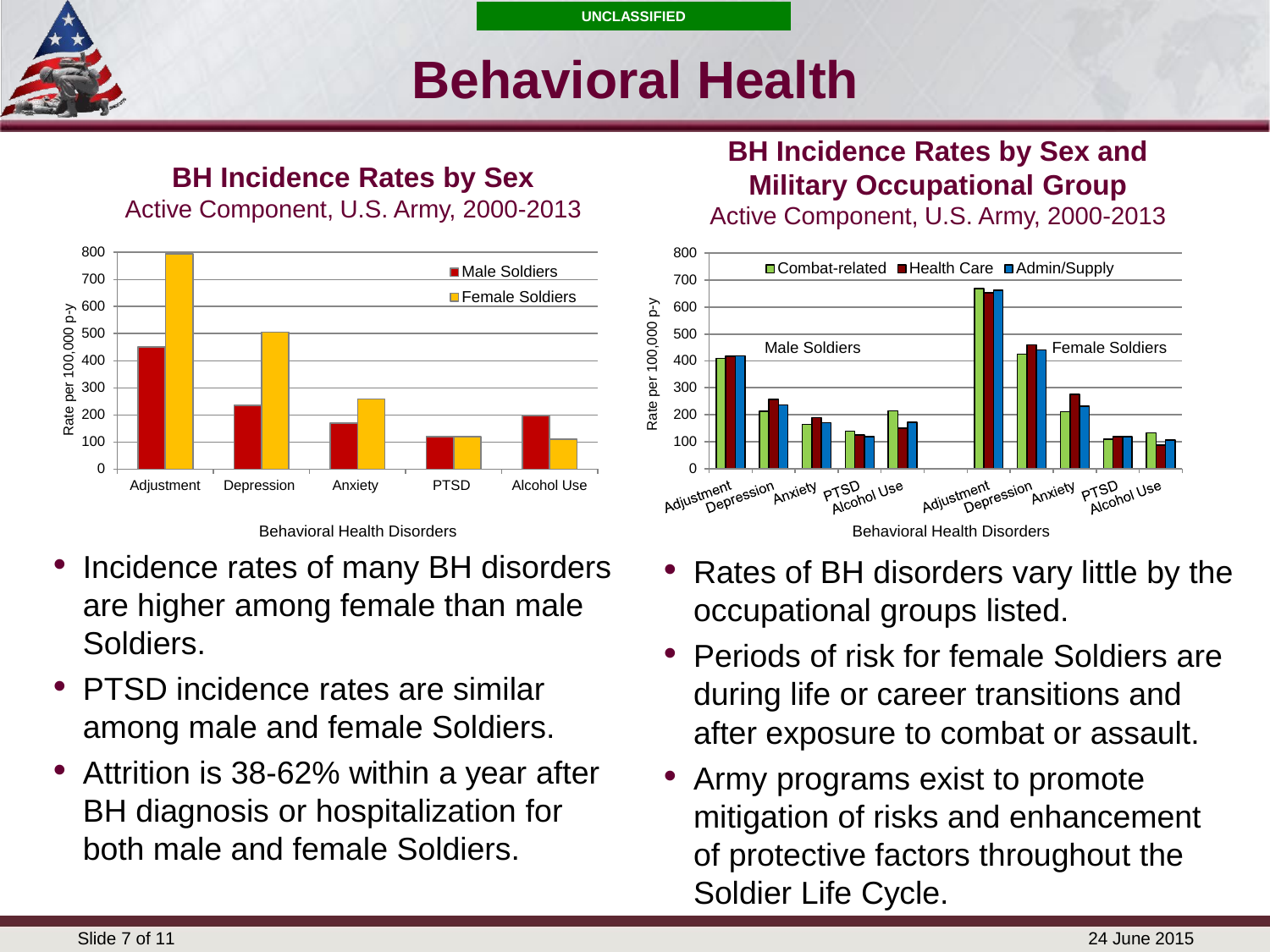

## **Select SLIDE MASTER to Insert Briefing Title Here Female Specific Issues**

## Iron Status and Anemia

- Iron is an essential nutrient for physical and cognitive performance and affects vigor.
- Iron status in females declines during intense training.
- Approximately 25-30% of USAF female trainees are iron deficient or anemic upon arrival and are currently being provided a multivitamin in Basic Military Training.

#### **Iron Status affects Physical Performance**



**Bottom Line:** Iron deficient/iron deficient anemic female Soldiers, when treated with supplements, run ~1-2 minutes faster on 2 mile run.

## Pregnancy

- Approximately 5% of female Soldiers are pregnant at any given time.
- This calculates to ~0.75% of the total force not available due to pregnancy and postpartum recovery.
- By comparison, ~9-10% of all active duty Soldiers (approximately 50K Soldiers or 13 Brigade Combat Teams equivalent) are potentially medically non-available each month due to temporary or permanent musculoskeletal profiles.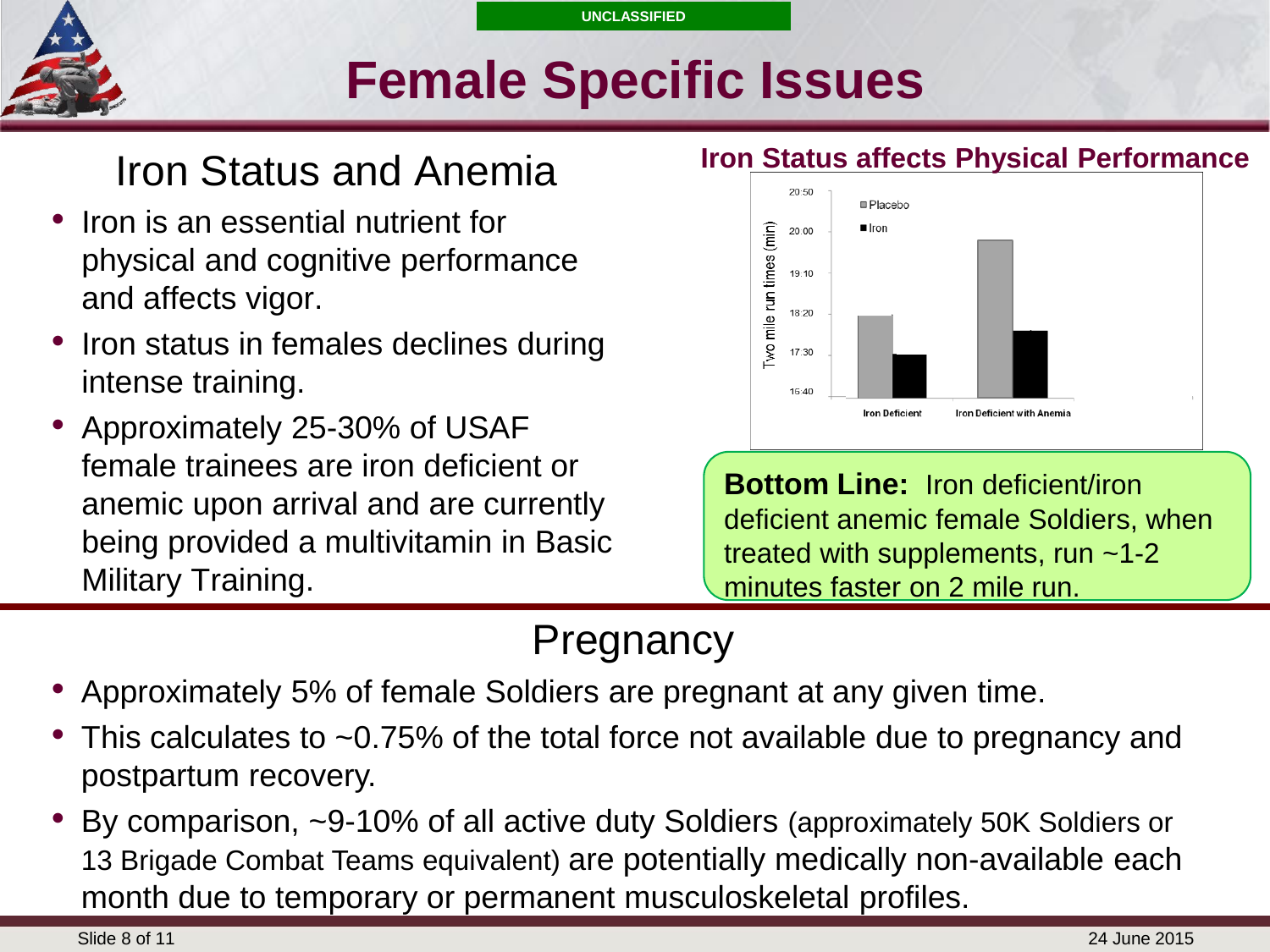## **Select SLIDE MASTER to Insert Briefing Title Here Current Research Conclusions**

MSK injuries and BH disorders significantly impact Army readiness

#### **Fitness**

Low fitness levels are associated with increased injury risk for male and female Soldiers On average, female Soldiers arrive at initial training relatively less fit than male Soldiers Fitness and strength curves for male and female Soldiers overlap to varying degrees

#### **Injury**

Injury rates decrease in male and female Soldiers with comparable fitness improvements

Use of PRT is associated with decreases in injury risks and improves physical performance for male and female Soldiers

Load carriage is a leading cause of injuries while deployed for male and female Soldiers

#### **Behavioral Health**

Incidence and severity of specific BH disorders differ between male and female Soldiers BH disorders result in high attrition rates, particularly during initial entry training BH disorders are 5 of the top 10 diagnoses for which Soldiers are hospitalized

#### **Readiness**

Poor iron status involves greater numbers of female Soldiers and affects performance Pregnancy affects approximately 0.75% of the total Army force at any given time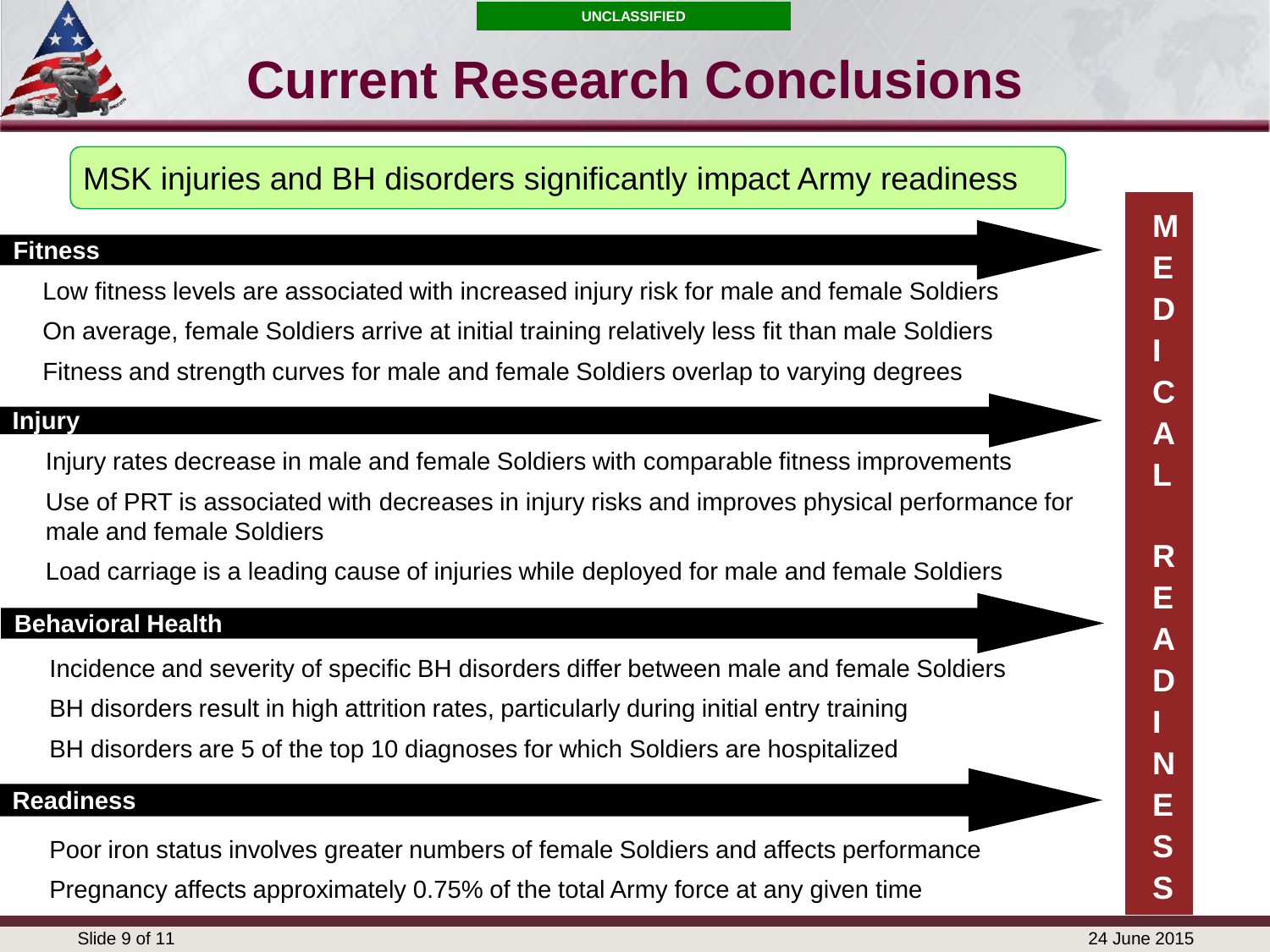## **Recommended Mitigation Strategies**

### **Fitness and Injury Prevention**

- *Establish* pre-basic fitness threshold
- *Implement* physical testing into accessions and MOS/AOC processes
- *Adhere* to PRT principles
- *Utilize* Master Fitness Trainers
- *Integrate* load carriage-specific strength training
- *Assess* injury risk during PHA

### **Behavioral Health**

- *Utilize* far-forward BH resources
- *Address* periods of higher risk
- *Coordinate* mitigation strategies from Gender Integration Study with BH Service Line initiatives
- *Continue* to develop, promote, and evaluate community and BH programs to assist with Soldier and family readiness and resiliency

### **Readiness**

- *Conduct* annual injury surveillance reporting to support leadership responsibility and accountability
- *Adopt* Performance Triad concepts throughout Army: Sleep, Activity, **Nutrition**
- *Implement* multivitamin with iron program for females during intense training (Initial Entry Training)
- *De-stigmatize* early care for MSK injuries and BH disorders to improve medical readiness